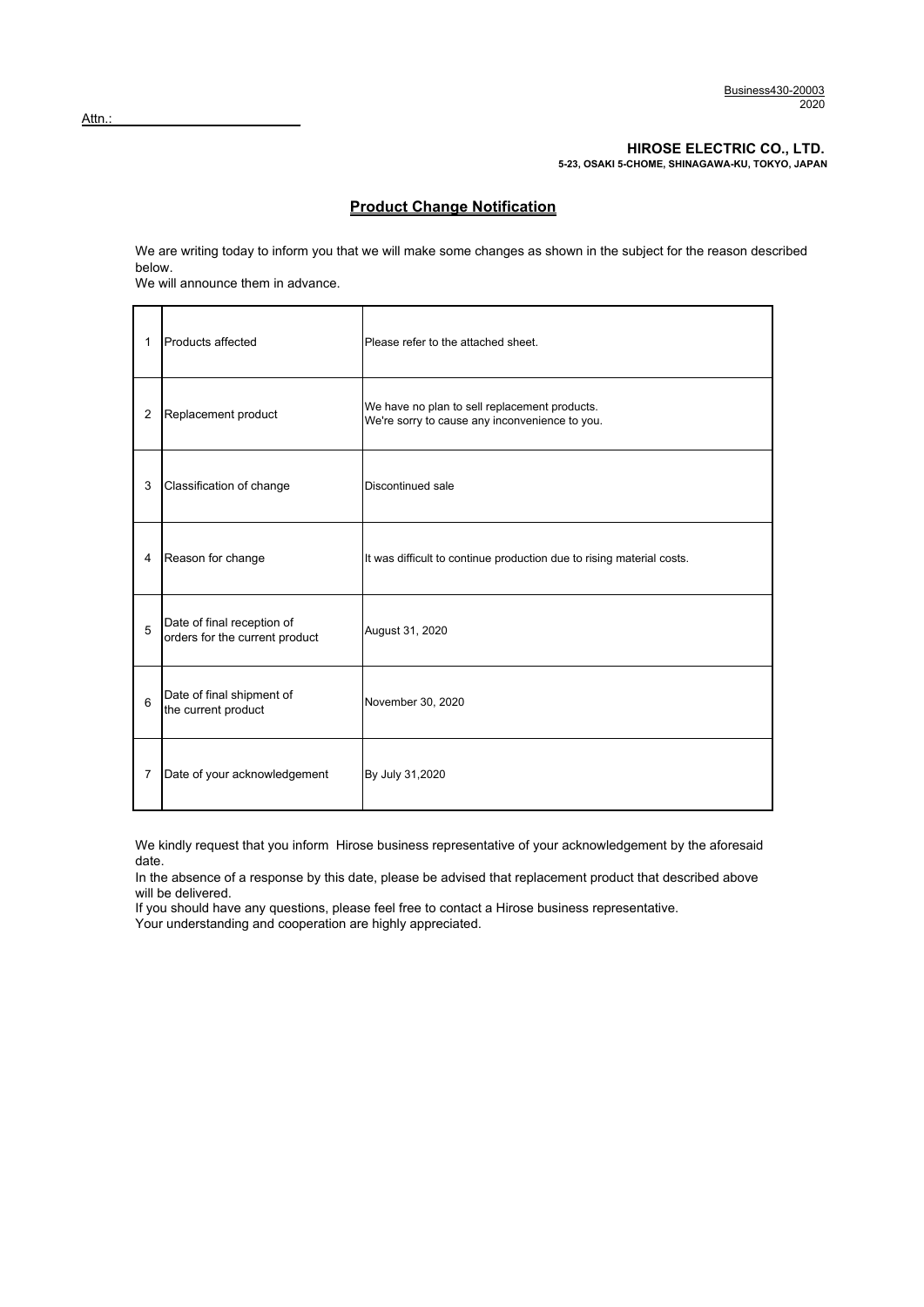| No. | Current product        |                          | Replacement product                            |              |
|-----|------------------------|--------------------------|------------------------------------------------|--------------|
|     | Product code           | Product name             | Product code                                   | Product name |
|     | $1222 - 2932 - 2 - 00$ | ITM11RD-5TANA-A-88       |                                                |              |
|     | 2 222-2932-2-40        | TM11RD-5TANA-A-88(40)    | We have no plan to sell replacement products.  |              |
| 3   | 222-2936-3-00          | TM11RD-5TANA-A-88-LP     | We're sorry to cause any inconvenience to you. |              |
|     | 222-2936-3-01          | TM11RD-5TANA-A-88-LP(01) |                                                |              |
|     | 5 222-2965-1-00        | TM11RD-5TANA-FN-88-LP    |                                                |              |

# ■Product List Business 430-20003\_TM11RD Series Discontinued Sale